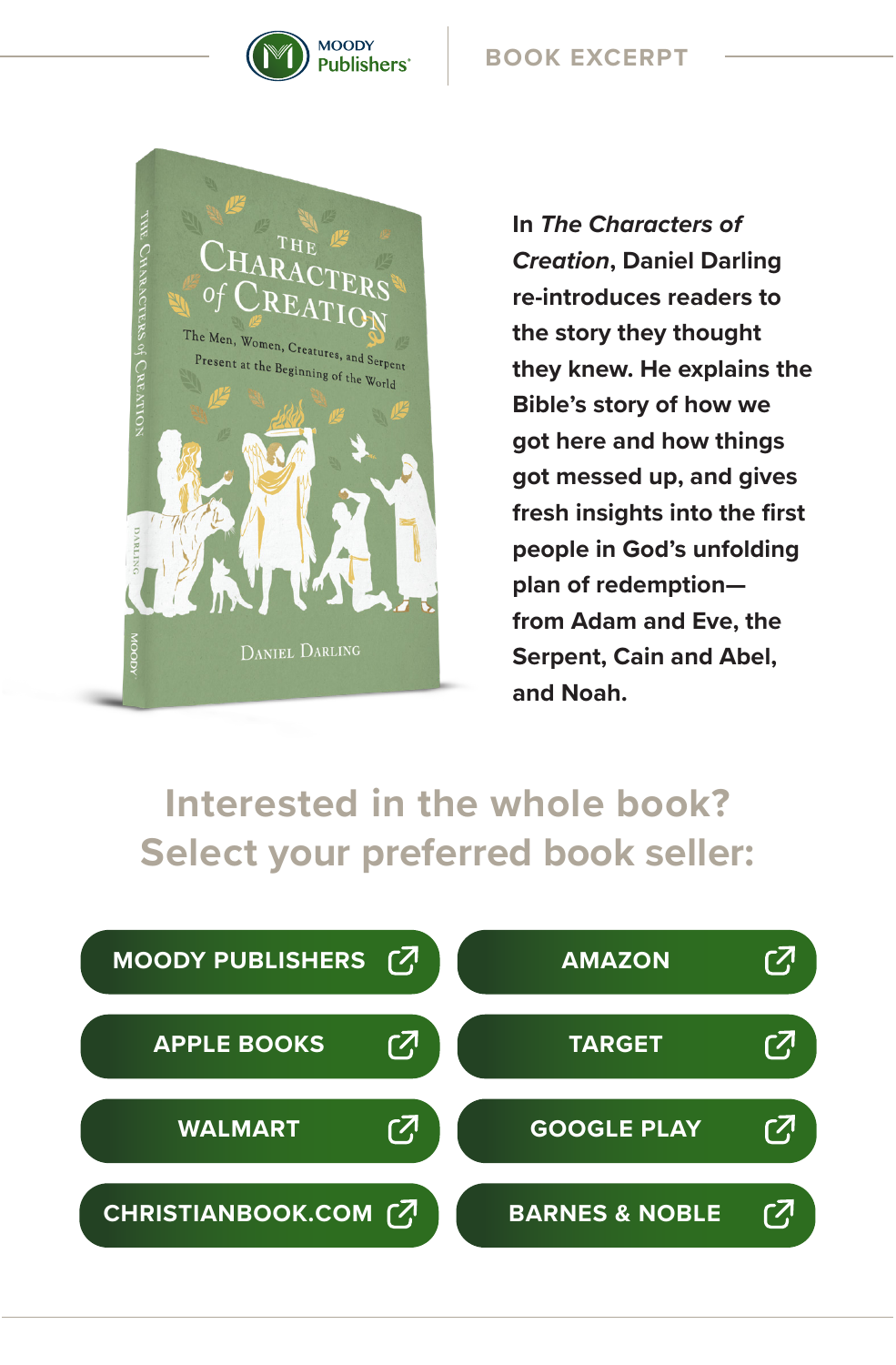$\overline{Q}$ ā CONTENTS

| Introduction: In the Beginning, God |                                                                          | 9   |
|-------------------------------------|--------------------------------------------------------------------------|-----|
|                                     | 1. The Delinquent: Adam, First, Fallen, and Forgiven                     | 25  |
|                                     | 2. The Forbidden: Eve, the Misled Mother of All                          | 45  |
|                                     | 3. The Deceiver: Satan, Fallen from Glory, Father of Lies                | 59  |
|                                     | 4. The Slain Sacrifice: Abel and the Cost of Discipleship                | 77  |
|                                     | 5. The Marked: Cain and the Price of Self-Worship                        | 89  |
|                                     | 6. The Conquering Seed: Seth, Enoch, Lamech,<br>and the Promise of God   | 107 |
|                                     | 7. The Depraved: The Mysterious Madness of the Nephilim                  | 123 |
|                                     | 8. The Preacher: Noah's Lonely Courage, and a Flood<br><b>That Saves</b> | 133 |
|                                     | 9. The Descendants: Shem, Ham, Japheth, and God's                        |     |
|                                     | New Creation                                                             | 151 |
| Acknowledgments                     |                                                                          | 167 |
| Notes                               |                                                                          | 169 |
| About the Author                    |                                                                          | 181 |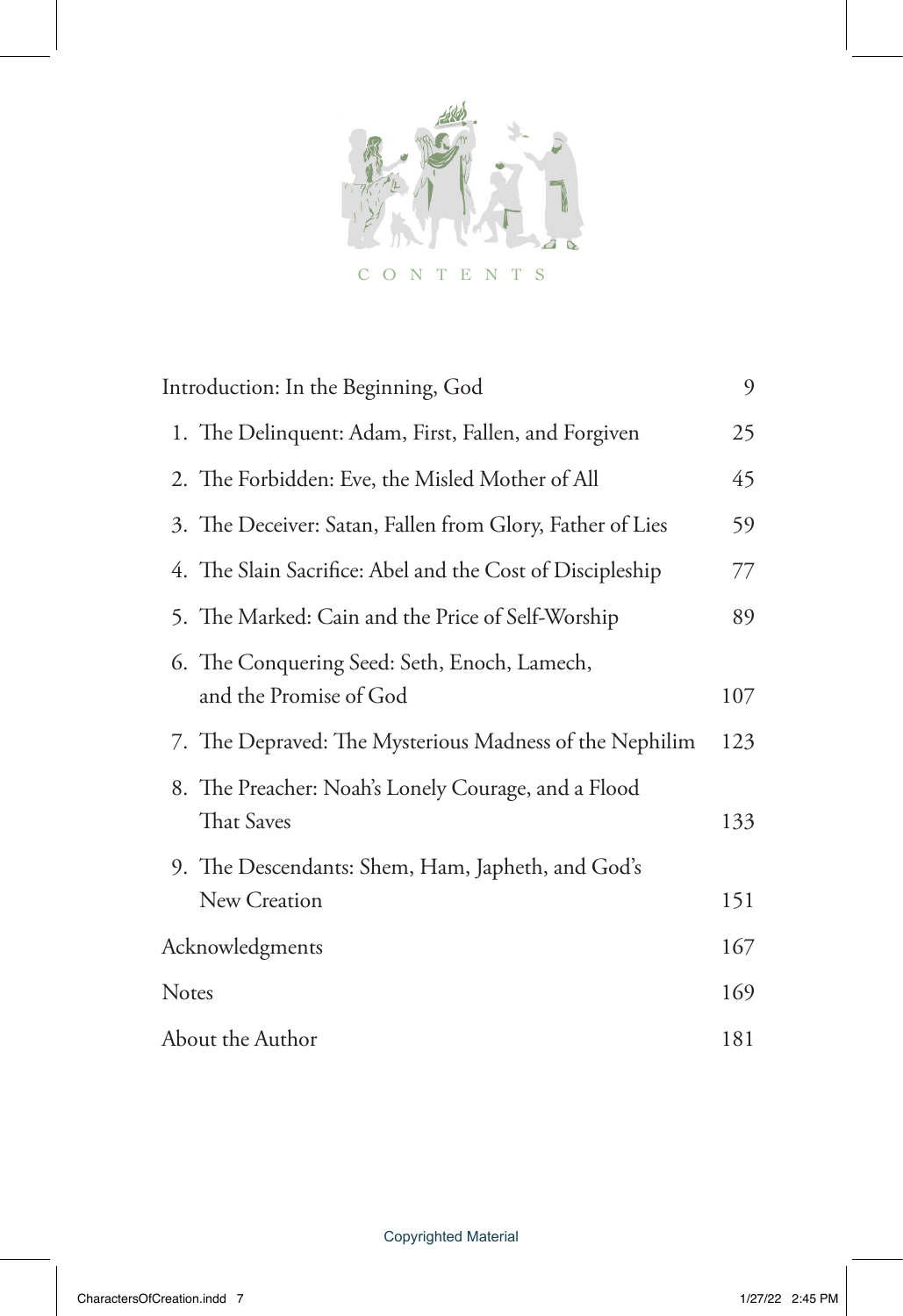

# **The Delinquent**

## *Adam, First, Fallen, and Forgiven*

*The two decisive figures in human history are Adam and Christ. Adam brought into the world the great enemies of human happiness—sin and death. These twin powers reign over all those in Adam and only those in Christ conquer sin and death and become righteous and live.*<sup>1</sup> —Tom Schreiner

Some nights, I sit up and thank the Lord Jesus for the next breath." These words whispered to me from a dear friend who struggled with COVID for many months. Most of us don't spend our moments thinking about the next time we inhale oxygen and exhale carbon dioxide, we don't ponder for a second every expansion and contraction of our lungs. We just breathe, because breathing is natural, subconscious.

But a global pandemic made us think about breathing in a way we hadn't thought about it before, from the way our exhaling often carries germs and viruses to others, to the way so many languished in hospitals connected to ventilators, laboring for each breath, to the millions around the world who tragically perished from COVID-19, unable to take another breath on their own.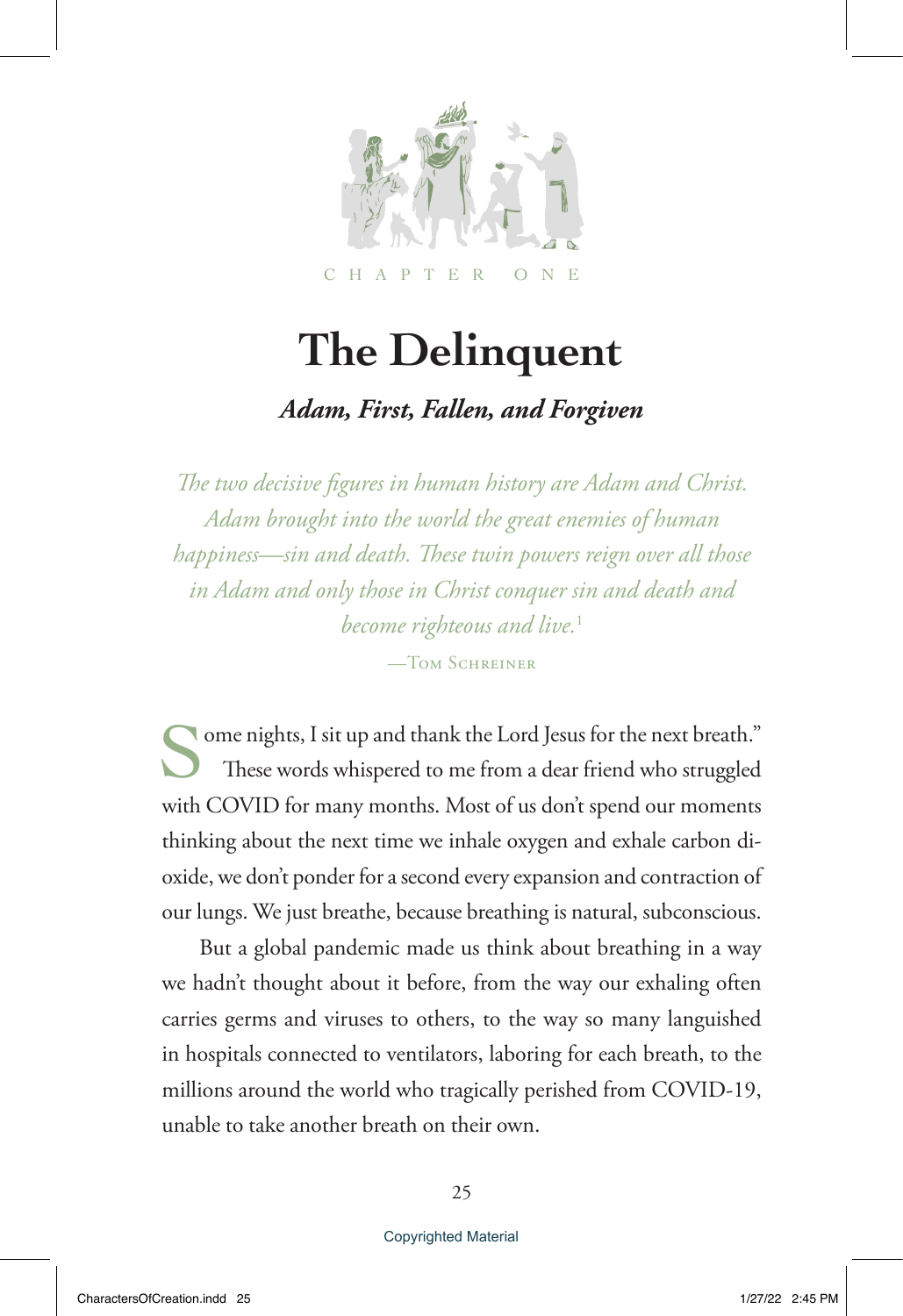Imagine with me, then, the very first breath from the very first human who walked the face of the earth. Genesis describes it this way: "Then the LORD God formed the man out of the dust from the ground and breathed the breath of life into his nostrils, and the man became a living being" (Gen. 2:7). The first breath was a breath of God into the lungs of the very first human.

This tells us something about how God thinks about human beings. Consider the care with which Moses describes Adam's creation. Every other creature God spoke into existence, but the human race, Moses writes, was carefully crafted from the dust of the ground.

God created Adam with such thoughtfulness. *Let us make man* implies a conference among the Godhead—Father, Son, and Spirit. Consider the use of vivid language describing God, the grand artist forming and shaping Adam with His hands and breathing into Adam the breath of life, a process King David would later elaborate on in vivid detail, the care with which every human soul is fashioned by the Creator. "You knit me together in my mother's womb," we read in Psalm 139. Francis Schaeffer says of Genesis, "It is as though God put exclamation points here to indicate that there is something special about the creation of man."2

There *is* something special. Genesis pulsates with the beauty and mystery of the origins of human life, so much so that Moses is telling us that the apex of God's creative acts is the creature on whom He stamped His image. Eden is incomplete without human life: *there was no man to work the ground*, Moses emphasizes, as if to say that the earth, in all of its majestic splendor, is lifeless without the human race to cultivate it as God's image-bearers.

Humans, unlike any part of creation, bear the *imago Dei*, the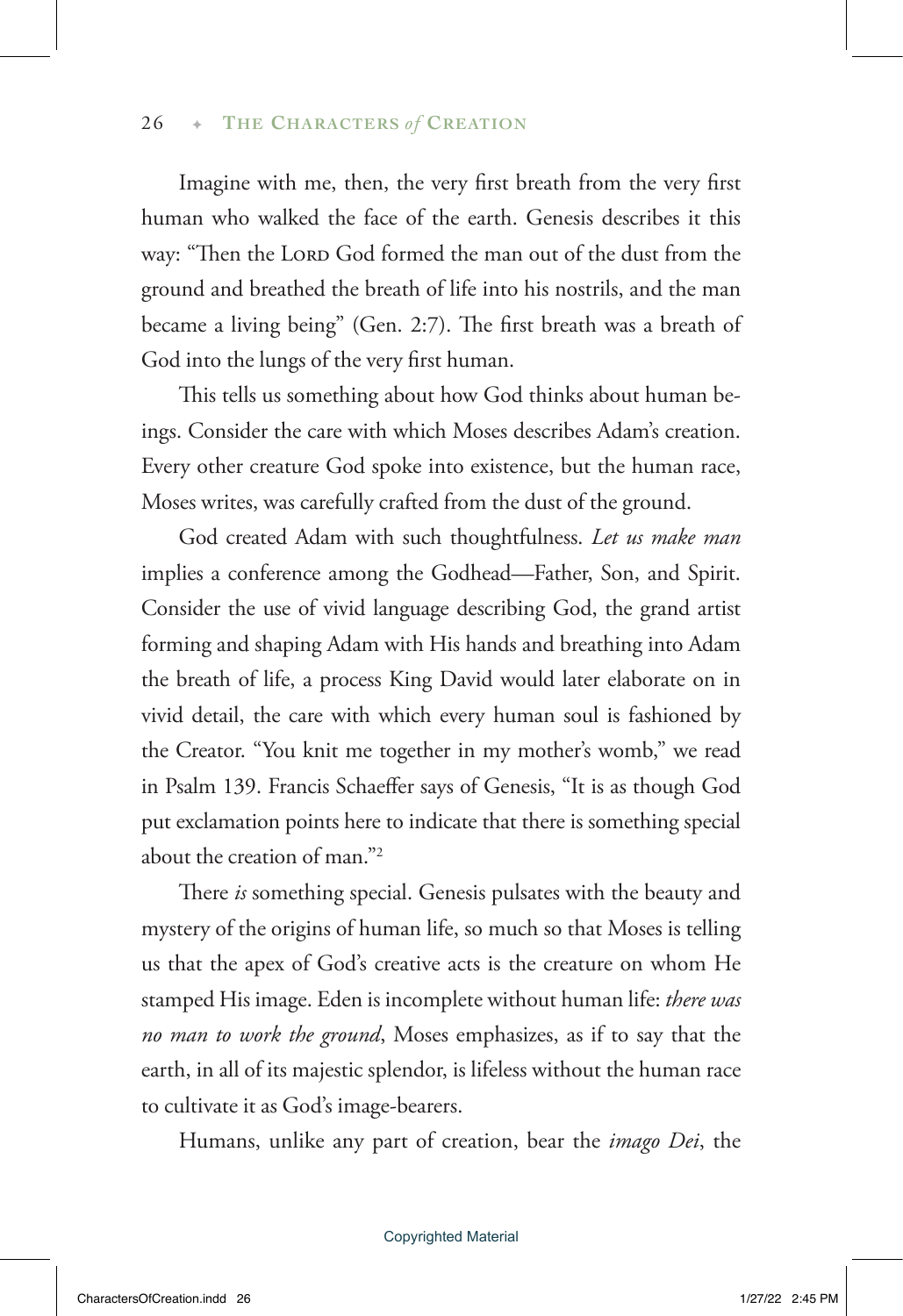image of God. What does this mean? The best minds, throughout the ages, have pondered this topic, but ultimately we can say that to be made in the image of God means that in some way Adam—and every human being since—reflects God. This implies both responsibility—we are not our own and were created for God's glory—as well as a certain dignity. This chapter doesn't give me sufficient space to flesh out the massive implications of this core Christian teaching. But this is how I defined it in my book *The Dignity Revolution*:

So what exactly does it mean to be created "in the image of God"? It means both that we are not God and also that we are not animals or angels. To acknowledge the fact that we are made in his image means embracing both humility and enjoying dignity.

Our dignity flows from and is rooted in the truth that we are like God. You are more than simply the sum of your parts. You are not merely a highly evolved mammal. You are not just a collection of atoms. You are not just what others see or the combination of others' verdicts on you. . . .

Our humility grows in the soil of the truth that we are not God. You are not the center of your own universe, the master of your own fate. You are not the arbiter of right and wrong. You cannot find sufficient reason for your existence or fulfillment in your existence from within  $3$ 

We are not the sum of our parts. We are not random. This is good news in a world increasingly asking the question about what it means to be human. The opening pages of our Bible give us a most profound and beautiful definition. Genesis is here to tell us that human beings are not here merely by accident or chance, but that Adam and every single person was created with intentionality and purpose by a loving Father.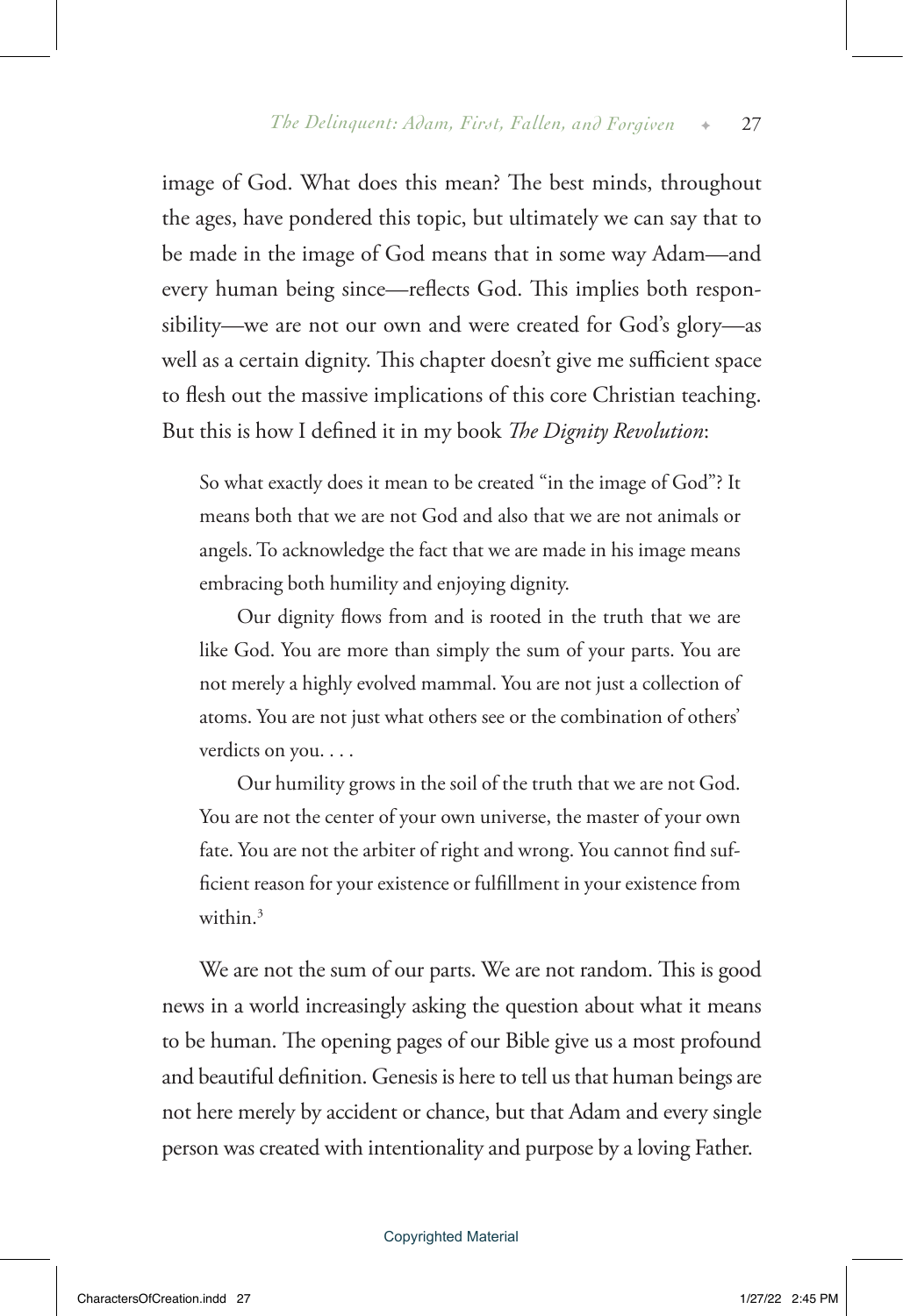Let's pause and think about this for a moment. In a world where human life seems so cheap, where people are stalked and abused and killed, where tyrannical governments commit atrocities, where terrorists indiscriminately murder innocents, where ideologies spanning the spectrum fight to elevate one ethnic group at the expense of another, the Word of God declares with boldness that human beings are precious and valuable.

Moses is telling us here that Adam was not created merely as yet another of the magnificent creatures God spoke into existence, but was formed and shaped from dust as a special creation of God, given breath and life and "crowned [with] glory and honor" (Ps. 8:5). James Montgomery Boice stated it well: "Here lies our true worth. We are made in God's image and are therefore valuable to God and others. God loves men and women, as he does not and cannot love the animals, plants, or inanimate matter."4 I don't know what you are doing right now as you read that last quote from Boice, but I hope you are letting it sink in. You have value! Your neighbor has value! And yes, that eccentric friend on Facebook has value!

Fourth-century church father John Chrysostom reads Genesis and declares: "It is humanity, the greatest and most marvelous of living beings, and the creation most worthy of honor before God."5 Humans, the greatest and most marvelous of living beings. You may have woken up today not feeling so great and marvelous. But you are.

I can't emphasize enough how vital this truth is to understanding the Bible and to understanding our world. This theology should shape the way God's people think both about their own worth and value and how we think about the worth and value of other imagebearers. There are no mere human beings. Those people at the office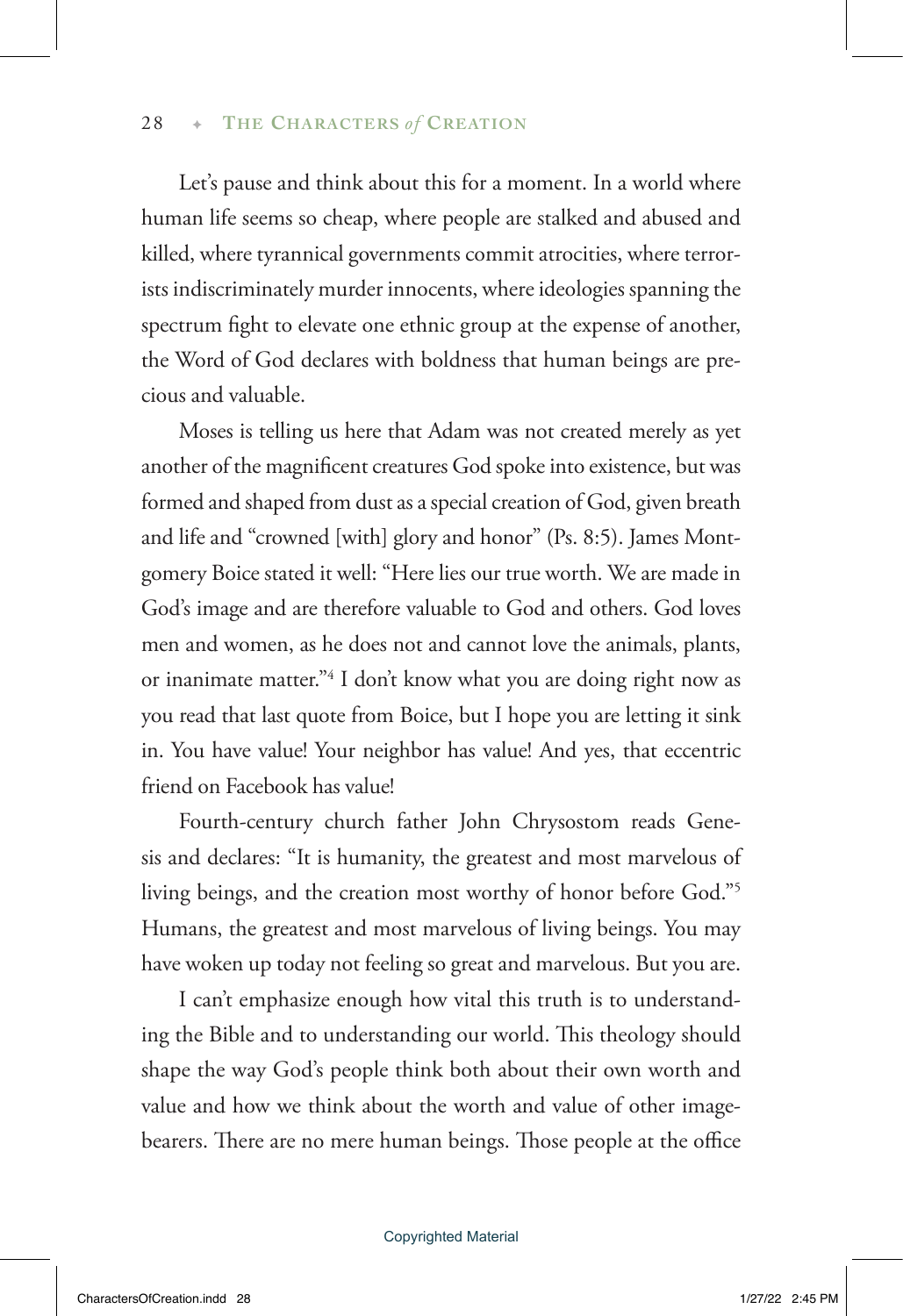with whom you disagree, that crazy uncle who spouts off at Thanksgiving, that politician whose policies you despise—each and every one is an image-bearer of God. In a sense, understanding the *imago Dei* should humble us. We are but mere particles of dust given life by the breath of the Almighty (Ps. 103:14 says, "he knows what we are made of, remembering that we are dust"), and yet we are so much more. We are reflections of the divine.

◆ **Was Adam Real?** ◆

But let's think about what it was like to be Adam. Before we can do that, we must deal with the elephant in the room. Do we really believe Adam was a real person or is he just a kind of figurehead, a symbol illustrating the concepts of creation and the fall and the preciousness of human life? There is quite a debate among Bible scholars. Many find the idea of a real Adam hard to square with modern science.<sup>6</sup>

However, I find it hard to read the rest of Scripture and come away with the idea that Adam was a mere figurehead or myth. For one thing, Moses and other Old Testament writers, under the inspiration of the Holy Spirit, write as if Adam was a real person, both describing his behavior and actions, but also listing him in genealogies as if he was a real human being and not a mythical figure. And when you get to the New Testament, you find Jesus and Paul both assume Adam is a real person.

Jesus, referring to Genesis in a question from the Pharisees, responded:

*"Haven't you read," he replied, "that he who created them in the beginning made them male and female and he also said, 'For this reason a man will leave his father and mother and be joined to his*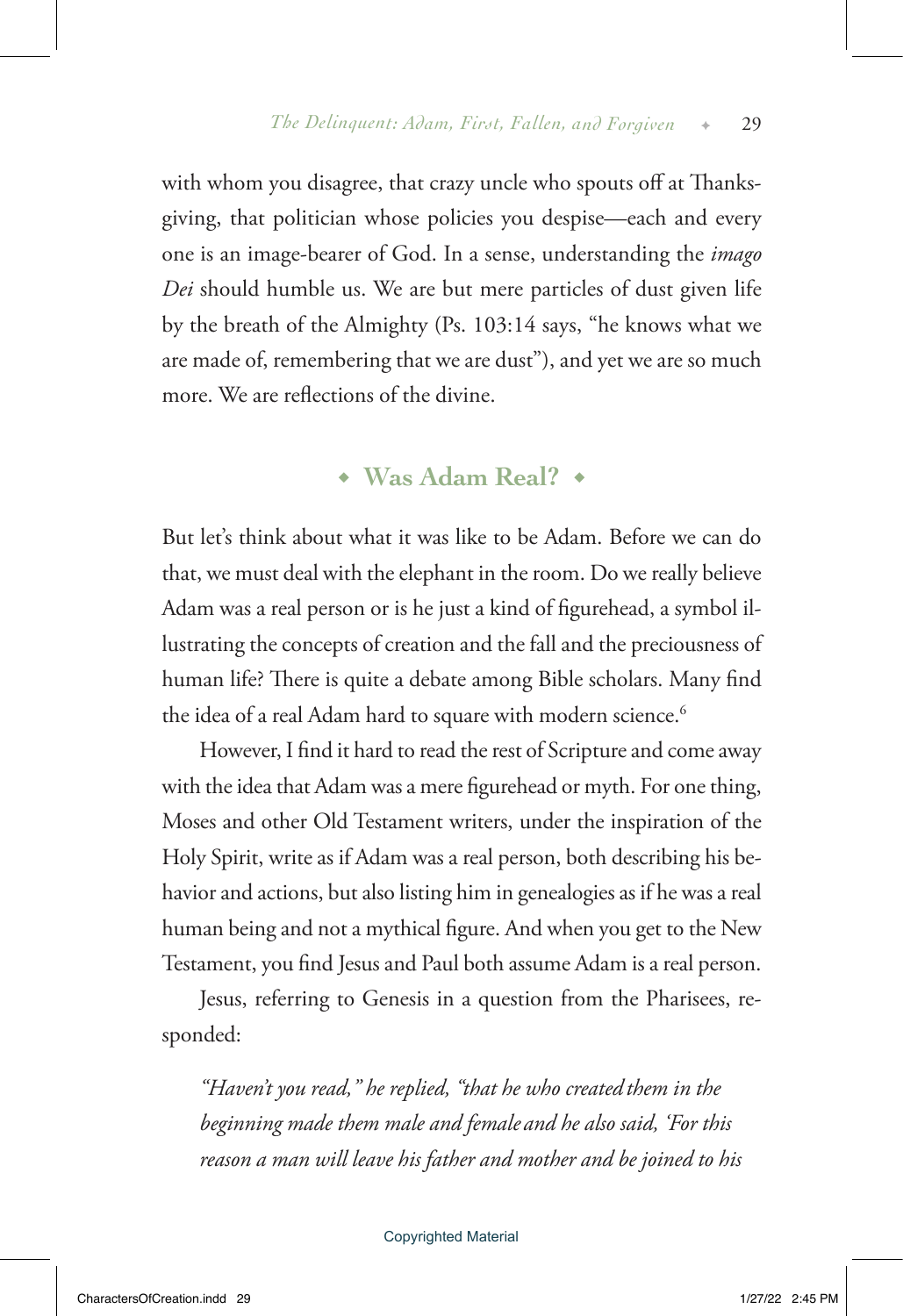wife, and the two will become one flesh'? So they are no longer two, *but one flesh. Therefore, what God has joined together, let no one separate." (Matt. 19:4–6)* 

Jesus preached from Genesis as if the narrative in Genesis was true. I think we are on dangerous ground if we, in the twenty-first century, presume to know more than Jesus knew! And then there is Paul, one of the foremost Hebrew scholars of his day, trained under the great Hebrew teacher Gamaliel, and inspired by the Spirit of God to write much of the New Testament. Paul didn't hesitate to point to Adam as the very first human whose sin plunged humanity into darkness. Paul referred to Adam multiple times in his New Testament letters (Acts 17; Rom. 5; 1 Cor. 15; 1 Tim. 2). To a pagan audience, Paul declared, "From *one man*, he has made every nationality to live over the whole earth and has determined their appointed times and the boundaries of where they live" (Acts 17:16). Theologian Millard Erickson writes, "not only did the New Testament writers like Paul believe that an actual Adam and Eve existed, but it was an indispensable part of their doctrine of humanity."7

For most of church history, Christians have debated specifics on the age of the Earth or the details of the process of creation described in Genesis. But a literal Adam is essential for the central storyline of Scripture to hold together. Scholar Philip Ryken writes why this is important: "To deny the historical Adam is to stand against the teaching of Moses, Luke, Jesus and Paul . . . Given his recurring presence in the biblical narrative, the logical and long-term effect of denying the existence of Adam is to weaken the church's grip on central biblical truths that make a difference in daily life."8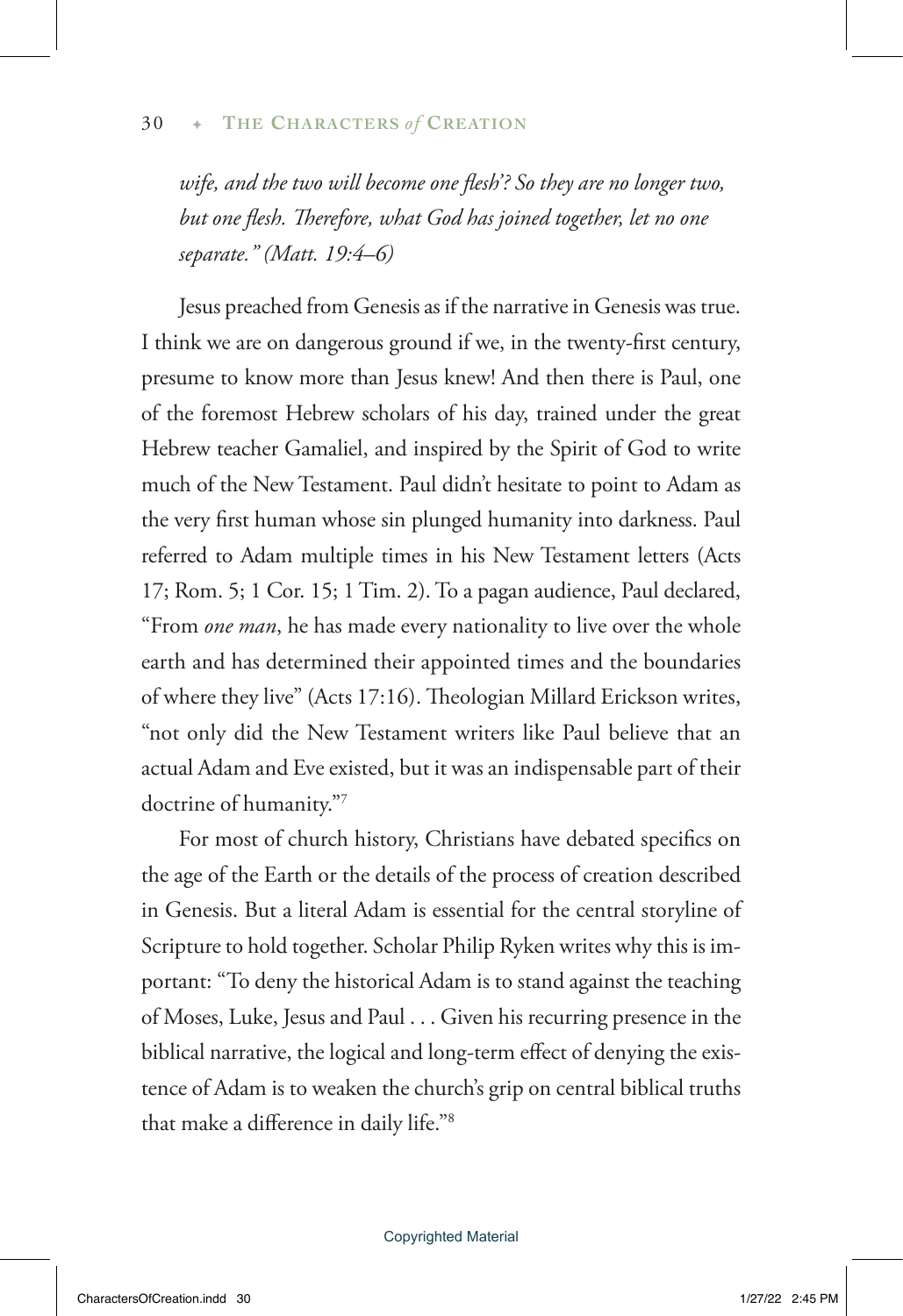Perhaps you find the idea of humans originating from one central figure named Adam a bit far-fetched. Some Christians have found ways to reconcile a belief in Adam as a myth with a faithful reading of Scripture. But I can't do that. What's more, I don't find it impossible that God could create the human race from one single person, a special creation at a specific time and place. After all, I believe even more scientifically implausible things, like a man getting swallowed by a great fish, a body of water being divided so a nation can cross, and, the most implausible of all, that a man from Nazareth was both God and man

who was killed by Romans and then walked out of a rich man's tomb three days later. Yes, I believe all of those things.

I think this plain reading of Genesis is not only the right way to read our Bibles but has profound implications for how we see our world. It is a radical idea that every single person on this earth, regardless of their ethnicity,

**Understanding Genesis helps us see our neighbors the way God sees them.**

their social status, their family heritage, was both created in the image of God and also draws from the same family tree. Understanding Genesis helps us see our neighbors the way God sees them, helps us build bridges across racial and socioeconomic lines, helps us resist the evil prejudices that so tempt every generation of fallen humanity. We live in a world laden with perverse incentives to divide along racial, social, economic, and political lines. We are daily tempted with rich opportunities to see other people as less than human.

This is why I believe so strongly in the truth as we see it in Genesis, why I chose to write this book in the first place, and why I think it's important to understand who Adam is.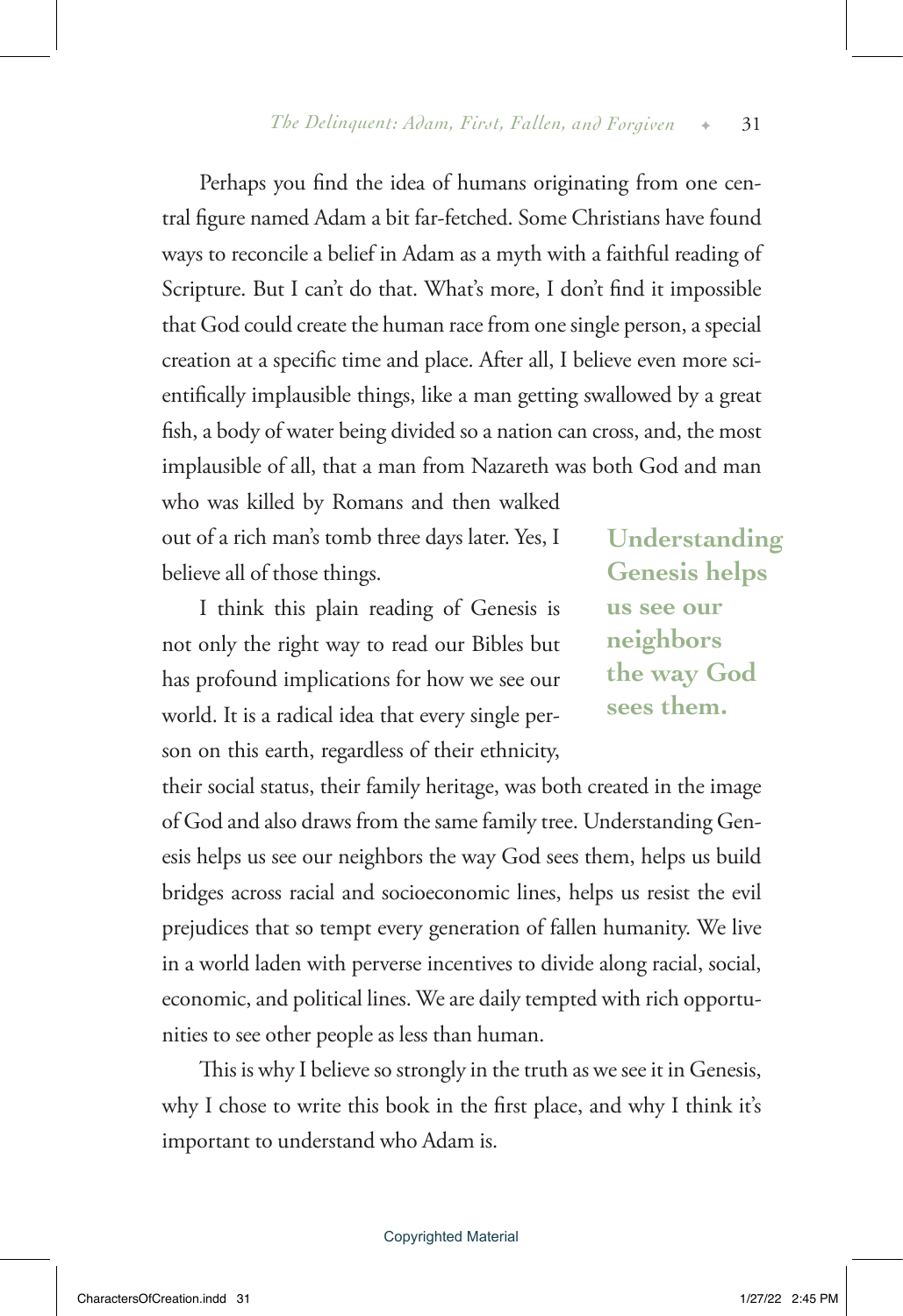### 32 → THE CHARACTERS of CREATION

Adam, as the very first human to walk the earth, experienced a supernatural kind of birth and was created to live out a calling unlike any other human being in history. He was alone in the world, born with no history and no parents. Every other person born would have come from another person—by birth. Even his wife, Eve, was created from Adam's rib. But Adam was formed from the dust of the ground by God's hands.

Imagine that. Each of us first opens our eyes to the world when we are born; gradually, we grow and mature. There is nothing I delight in more than seeing my children grow up before my very eyes. But for Adam, his was a unique kind of existence. He had no earthly mother or father to guide him, no template of experiences passed down through history. Can you imagine what his first moments of reality must have been like, imagine that first breath? His first thoughts? His first time using his eyes to behold the beauty of Eden and his mouth to communicate with the Creator? What was it like to be "walking in the garden in the cool of the day" with God (Gen. 3:8 kjv)?

Adam was the first, but his would not be the last miraculous birth, born for a special God-given purpose. Isaac was born to a couple whose childbearing years were long in their rearview mirror, born to birth a people and a nation out of whom the Messiah would come. Samuel, a prophet, priest, and judge in Israel, was conceived in the womb of Hannah, whose faithful prayers for a child reached heaven. John the Baptist was born to an aging priest who doubted the word of the angel who promised his wife would give birth to a prophet, one whose life would pave the way for the coming of Jesus. And of course, Jesus, called the second Adam by the apostle Paul in Corinthians and Romans, whose birth was not only supernatural but also conceived by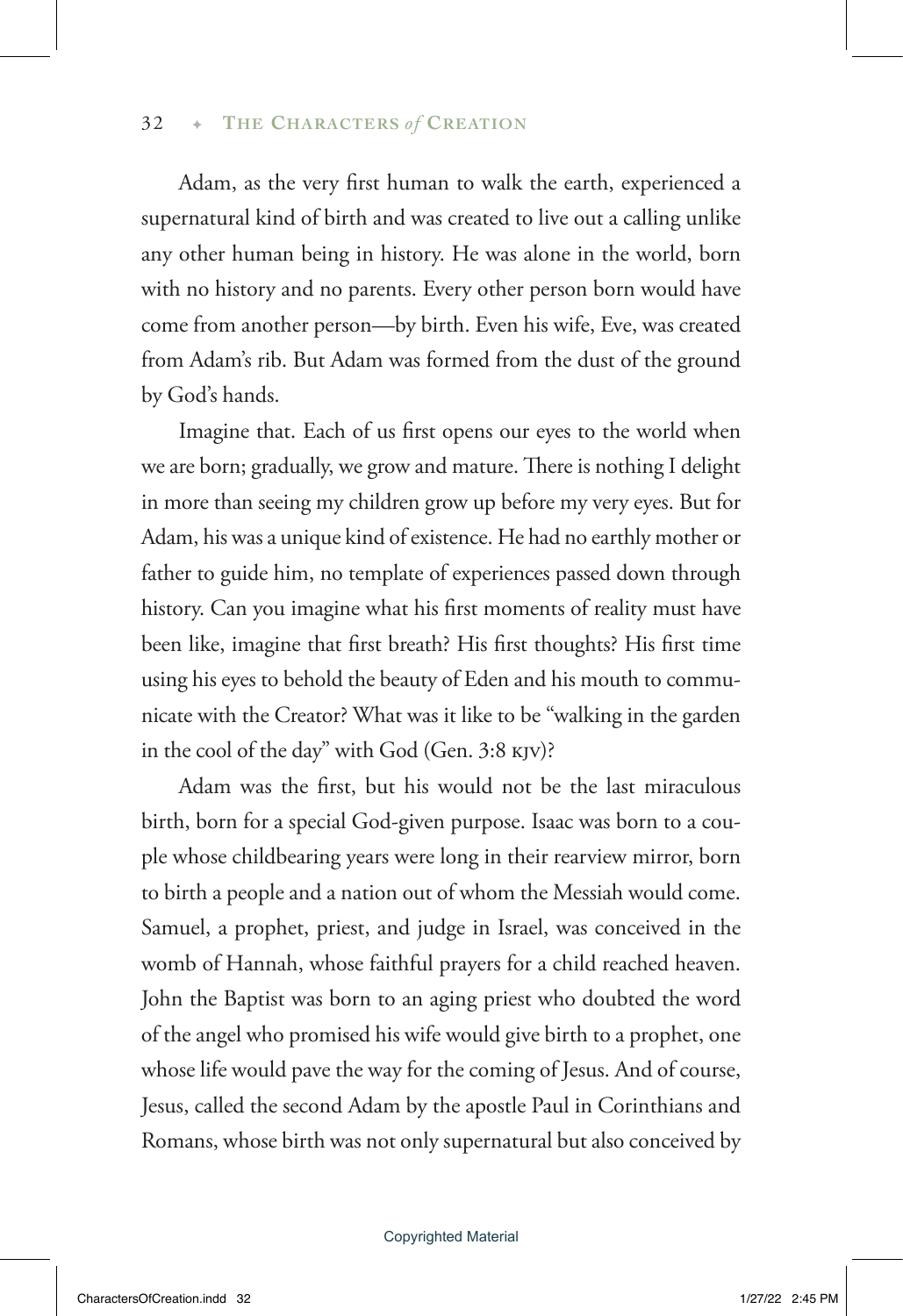the Holy Spirit in the womb of a common peasant girl. In a way, God's breathing of life and creating Adam from dust foreshadows the breath of new creation God would breathe into His new people through the power of the Holy Spirit, in the salvation that Jesus would bring by His life, death, and resurrection.

In a sense, every one of us is the product of a supernatural birth. Every birth, King David reminds us in Psalm 139, is the product of God's careful handiwork and every spiritual birth is the result of the miraculous power of the Holy Spirit and the sacrifice of Jesus on the cross.

## ◆ **Born to Build** ◆

Not only was Adam created in a special way, he was created for a special purpose. The narrative in Genesis moves quickly from Adam's unique creation to Adam's unique calling:

*God blessed them, and God said to them, "Be fruitful, multiply, fill the earth, and subdue it. Rule the fish of the sea, the birds of the sky, and every creature that crawls on the earth." (Gen. 1:28)* 

*Subdue. Rule.* These commands were first given to Adam to cultivate Eden, but it is the obligation of every image-bearer. We know this because even after the fall, after God punished the world with a great flood (more on that later), God urged Noah (Gen. 9) to cultivate creation. Creating, building, working, and resting are the primary ways humans represent God in the world. Listen again to Genesis:

*The Lord God took the man and placed him in the garden of Eden to work it and watch over it. (Gen. 2:15)*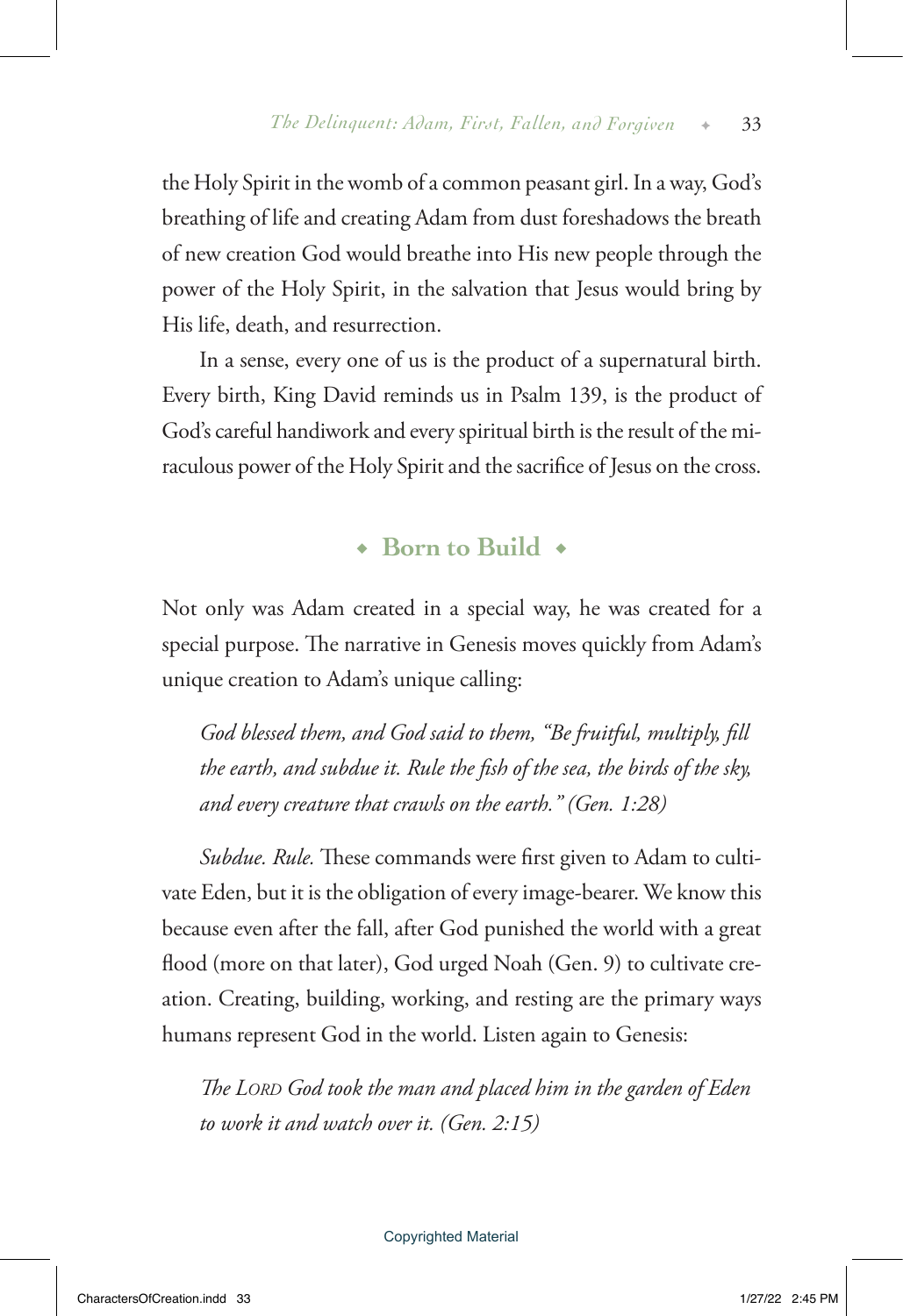*To work it and watch over it.* Eden was a blank canvas given to humans by God for their creativity and His glory. Work is not a punishment brought on by the curse of sin, but a gift, a way we worship the God whose image we bear.

Humans were given stewardship of God's world. Adam was given the task of naming the animals, a seemingly never-ending job in a world teeming with unlimited expressions of God's creativity. The job of naming wasn't God merely delegating on a busy day. It is God bestowing on His image-bearers the gift to care for creation. To name is to have authority. Notice throughout Scripture, God's naming: renaming Abram to Abraham, renaming Simon to Peter, Saul to Paul and ultimately Jesus, who is given a "name that is above every name" (Phil. 2:9).

Understanding this mandate, this authority to rule, should shape the way we see our world. We are keepers of creation and not its creator. Adam's sin and our sin is a both a rejection of God's rule and an

**Work is not a punishment brought on by the curse of sin, but a gift, a way we worship the God whose image we bear.** abdication of our rulership over creation. The mere act of listening to the lying words of a serpent is Adam subjecting himself to an animal kingdom over which he was made to rule.

This side of Adam's fall, we fail to obey our mandate to rule and cultivate in two ways. Humans are tempted to exploit rather than cultivate God's creation, neglecting our role as the stewards of God's world. Or we embrace the tendency to worship the earth in ways that sets us up against our Creator. This is evident

in much of the language today around environmentalism and climate change, which at times seems to assume that humans possess total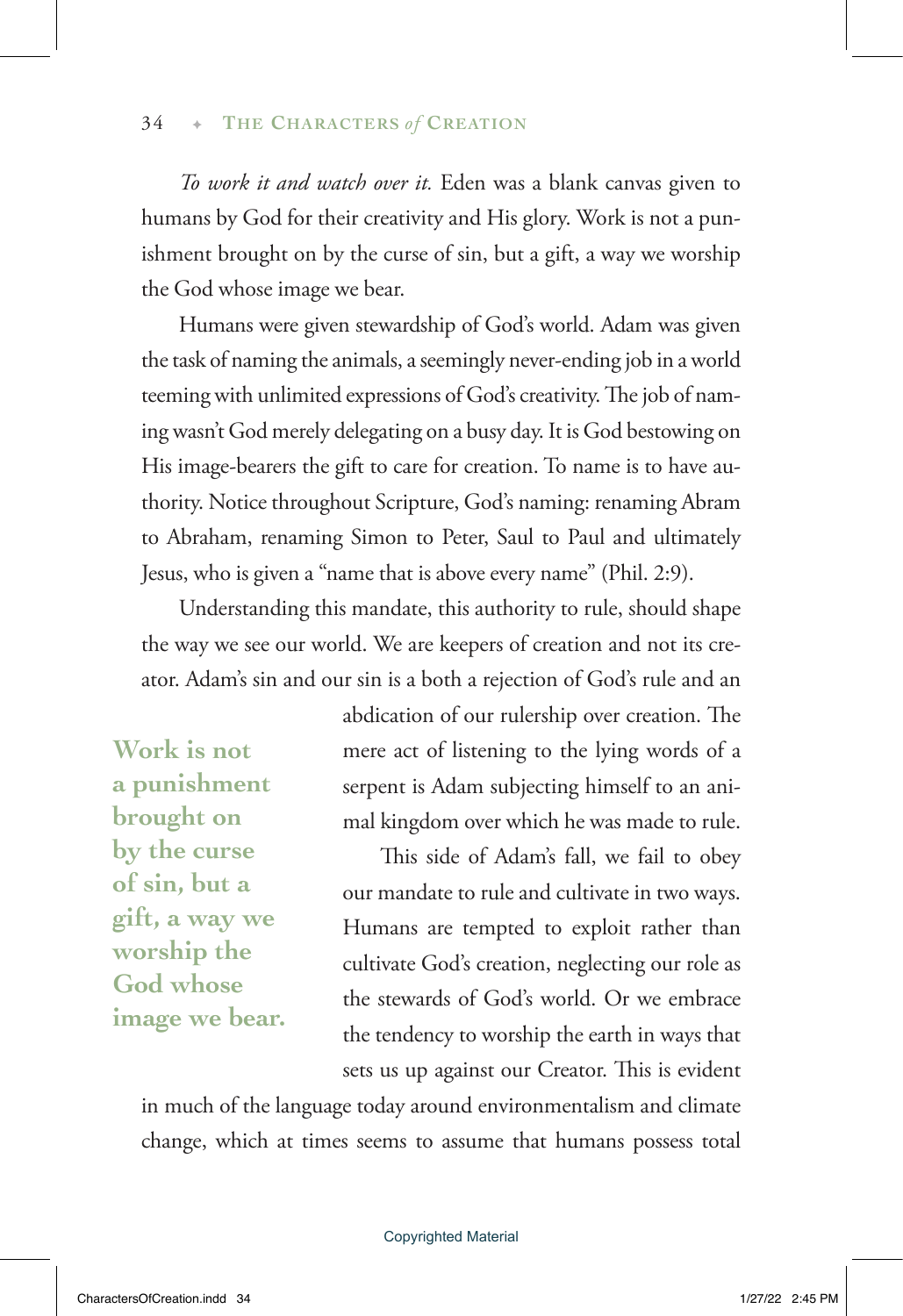power over the universe, instead of God, who is "sustaining all things by his powerful word" (Heb. 1:3). Earth worship instead of worship of the Creator leads to policies that often hurt the people for whom the earth was created: human beings. Obeying Genesis means resisting both a throwaway attitude of increasing consumption that ignores the care of natural resources and a godless green religion that pits the earth against the creatures for which it was created.

Ultimately now, in a fallen world, our work to cultivate is made more difficult as the ground fights back. Embedded in the curse pronounced by God as a result of Adam's sin, our work is fraught with difficulty, thorns and thistles fighting back in the gardens of life. And yet the work we do, even the work that seems unworthy, is a way we glorify the One who gave us work as a gift.

God's instructions to Adam should also shape our view of technology. On one hand, we can easily worship progress as a kind of minigod, with every new piece of technology as a kind of object of worship, with every new Apple event a kind of secular temple and inventors like Elon Musk our mini-gods. We're tempted to put our faith in "science," that kind of catch-all term for observable and man-made discovery that easily forgets the One who created the raw materials and left them for us to discover in the first place.

We can also be pulled away from technology in a way that almost worships the simple and the rural, as if an untouched Eden is the ultimate end for the people of God. The narrative of Scripture doesn't point us backward to a remembered "good old days," but forward to a future, restored New Jerusalem, and a second Adam who fulfills the mandate that the first Adam failed. Eden, undeveloped and raw, is not where we are headed. Heaven, a city, is our destiny. Genesis points forward to Revelation.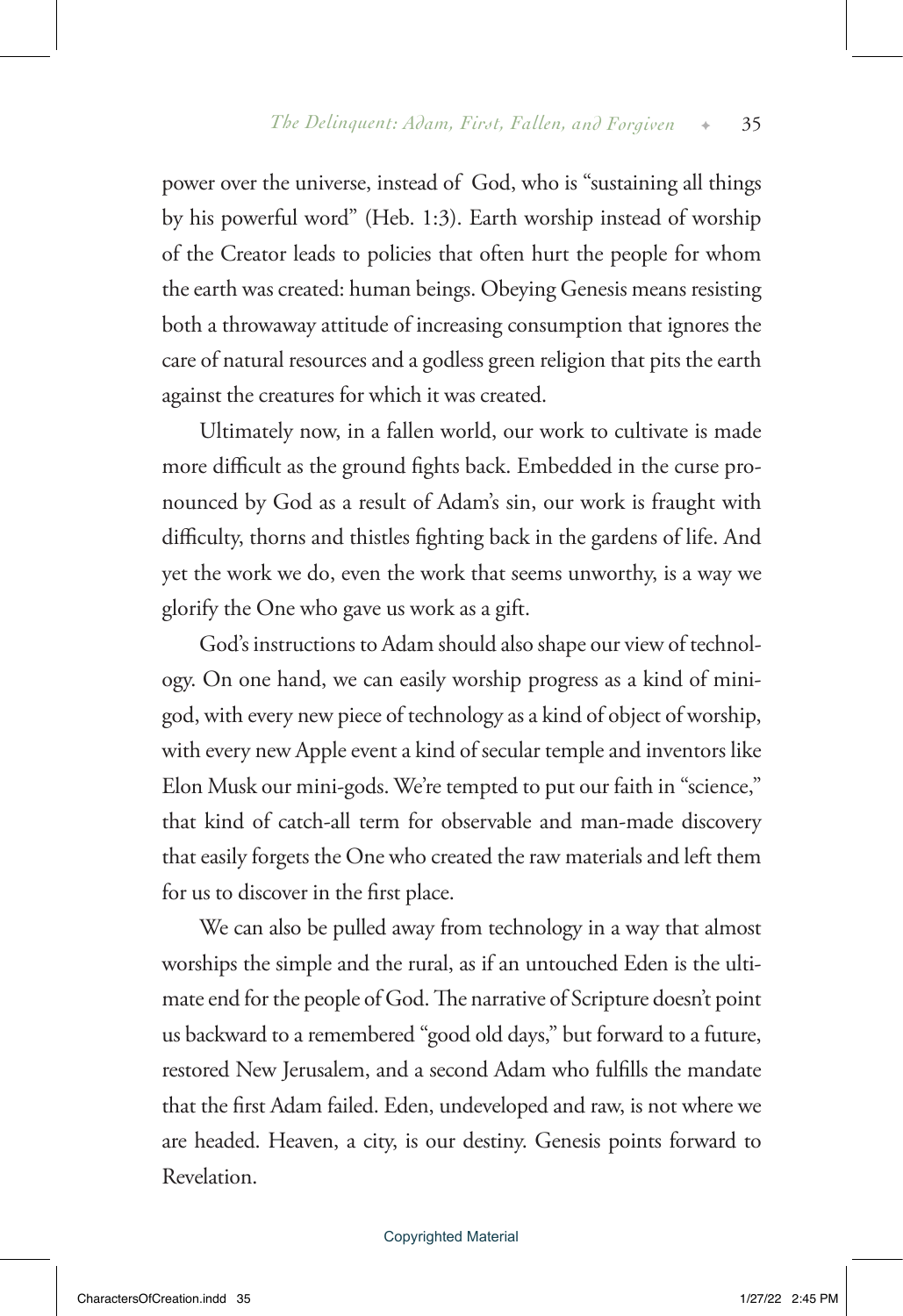## 36  $\rightarrow$  THE CHARACTERS of CREATION

So we should ask questions about our technology, in a world where it can be corrupted and have evil ends, while also championing new advances that are signs of our fulfillment of the creation mandate. And yet we should recognize that God's new creation people are a forward-looking people. The writer of Hebrews describes faithful Christians as people who are "looking forward to the city . . . whose architect and builder is God" (Heb. 11:10).

## ◆ **As in Adam** ◆

## *So she took some of its fruit and ate it; she also gave some to her husband, who was with her, and he ate it. (Gen. 3:6)*

*And he ate it.* And in that moment—however long it takes to bite into a piece of fruit—the world was forever changed. Created in innocence, surrounded by an idyllic creation, enjoying intimacy with a beautiful wife, and experiencing perfect communion with God, Adam threw it all away.

I find it interesting that while God pronounces a curse on Adam *and* Eve, most of the Bible's judgment comes for Adam. It is Adam who is banished from the garden, and Adam that God goes calling after. Clearly sin impacted both Adam and Eve, but though Eve was first to eat the forbidden fruit, it is Adam upon whom responsibility rests for humanity's descent into darkness. In Romans 5 and 1 Corinthians 15, Paul uses the phrase "by one man" and "as in Adam" as the starting point of sin's entrance into the world.

We too often think of the fall in the garden of Eden as only a story of a woman being duped by a snake. But the Bible tells us that there is much more going on here. I find it interesting that Scripture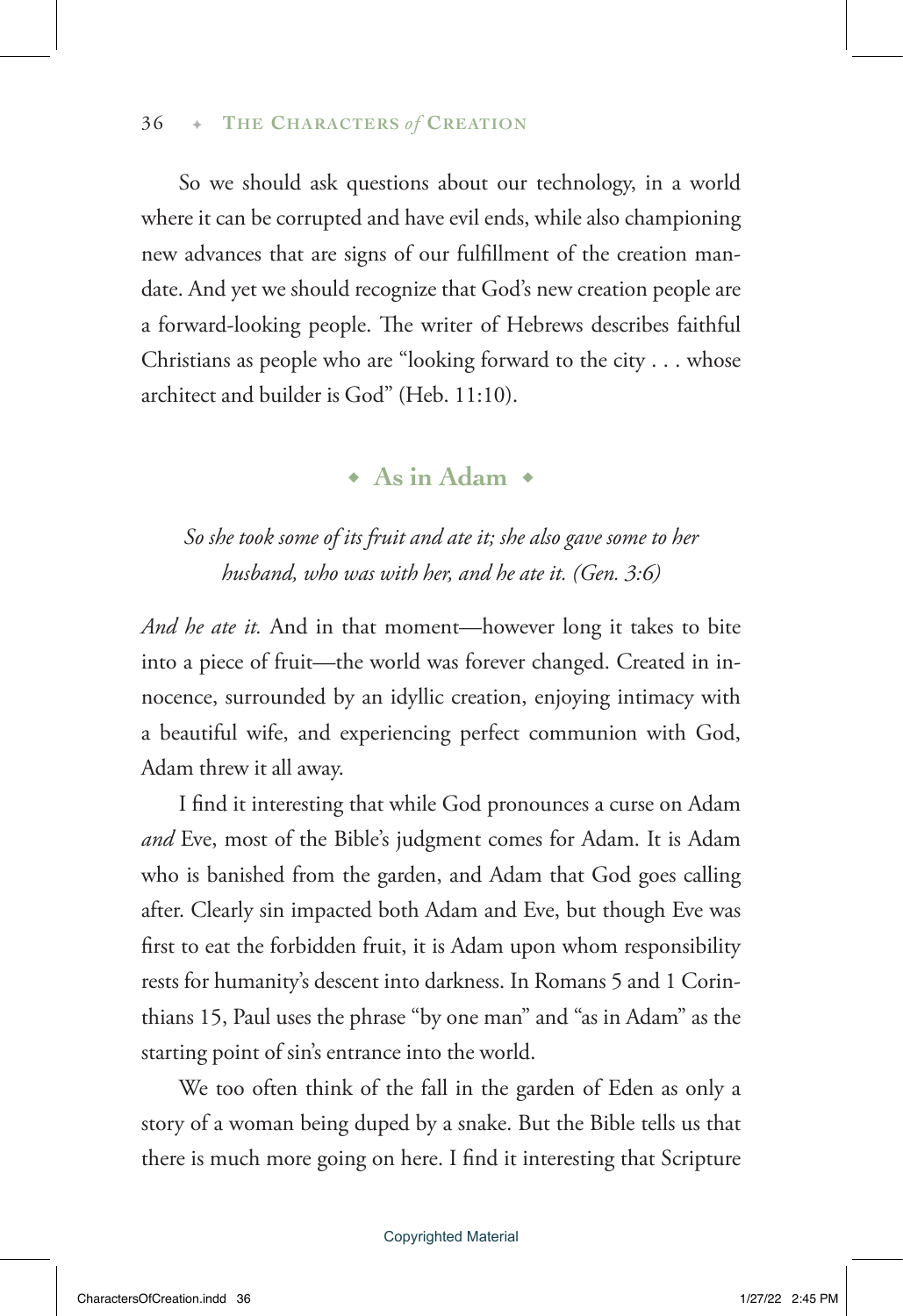places responsibility for the initial sin—the sin that lit the match that set the world on fire—on the shoulders of Adam, whose actions, we are told, have ushered death into the world (1 Cor. 15:22). While the curse pronounced to Eve is significant—childbirth marked by struggle and pain and often death, and a world in which men would often take advantage of their superior status in society's hierarchy—the bulk of the curse seems to fall on Adam's shoulders. It was Adam, after all, who was created first. It was Adam who was given initial responsibility for the garden. It was Adam who abdicated his role as protector of Eve and steward of God's good creation.

In the modern era it is quite controversial to consider this arranging of roles. It almost strikes us as sexist for the Bible to put the blame mostly on Adam's shoulders, as if Eve had no agency. But rather than disempowering women, it is pointing toward a kind of servant leadership required of Adam and every husband to lead in a way that protects the bodies and souls of those God has put under our care.

Adam allowed his wife to be poisoned by the rhetorical bite of the snake. It was Adam who didn't proactively fight off the snake, declaring God's promises over and against the lies of the enemy, but instead nodded his head and agreed with the lies of Satan against the One who created him. It was Adam who should have used his God-given authority over the animal kingdom to resist the serpent.

Now, in an instant, Adam's entire existence was changed, and not for the better. In an instant, he was separated from the God who knelt in the dust and formed him with such care. In an instant, his relationship with his wife went from harmony to discord, from mutual love and sharing to blame shifting and resentment. *The woman you gave to be with me. . .* his bitterness spills out.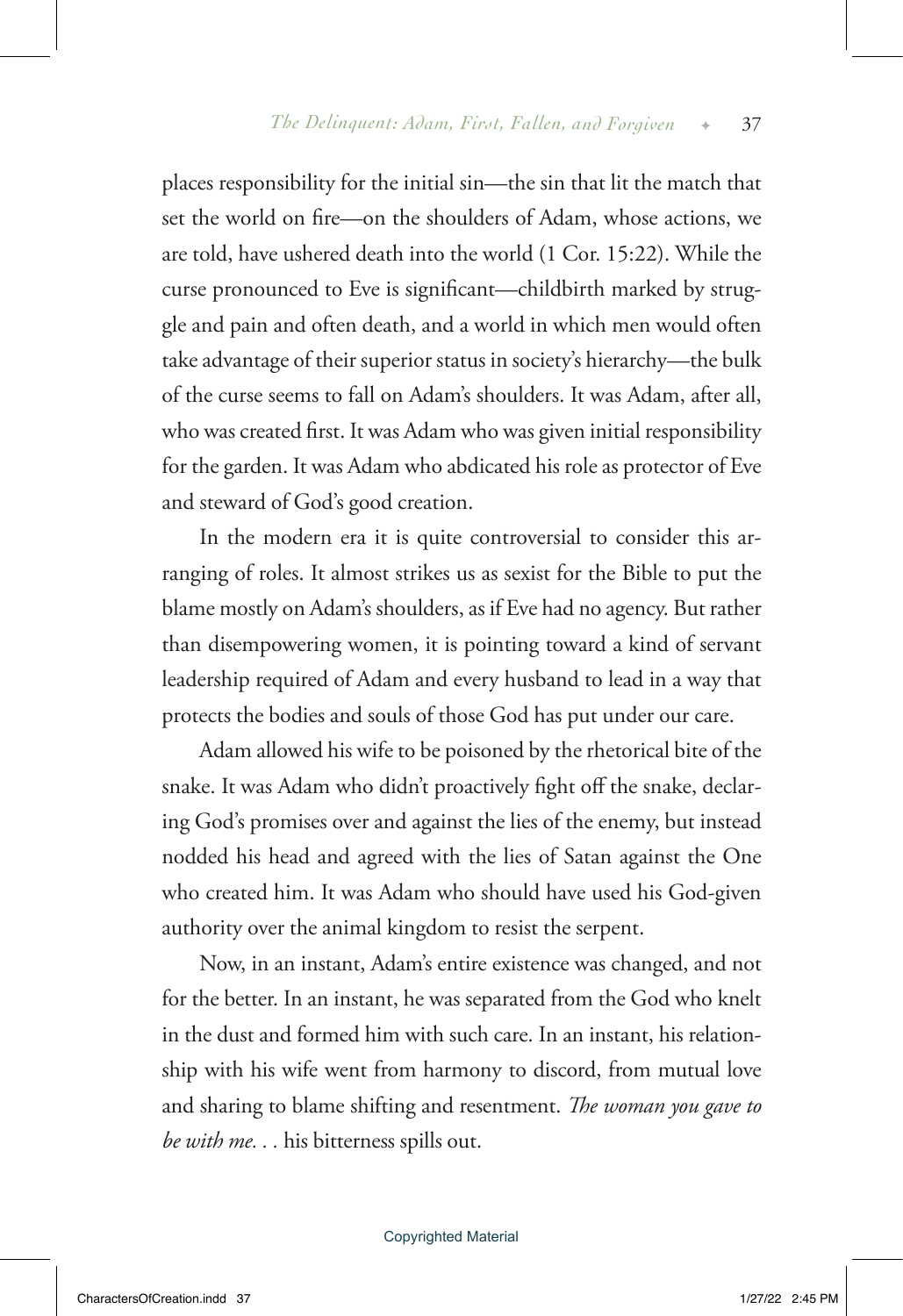And this one action didn't just ruin Adam's life; it distorted the lives of every single person who would ever live. The eating of that piece of fruit soured God's good creation, twisted the human experience, and like a tsunami, brought waves of sin and death into the world.

If you want to know why the world is messed up, why the oceans rise, why tornadoes strike, why volcanoes erupt, why hurricanes ravage the coasts, look no further than this crime scene in Genesis 3. If you want to understand why young people are gunned down on our city streets, why tyrants like Hitler and Pol Pot put millions of civilians in the grave, why governments could buy and sell human flesh as property, glance backward at a naked couple, a rotten apple, and a hissing serpent. If you seek the truth about our human condition, why even the best of us have dark demons we hide from the world, why addictions ravage us against our best efforts, why we try and fail to love, don't miss the stark truth from the opening pages of your Bible.

You can find other stories that try to explain the world as it is, but only this narrative offers a mirror to our true selves. The world is on fire because a poison called sin slithered into the garden and poisoned the world God made. To quote the late R. C. Sproul, "we are not sinners because we sin, we sin because we are sinners."9 Every person who enters this world enters with a moral defect, a condition that can't be cured by behavior modification, religion, or even medicine.

Of course, we read Genesis 3 and it seems so easy in hindsight, doesn't it? *Adam, you were given a beautiful garden, a beautiful wife, everything you need. Just don't eat the wrong thing.* Yet it wasn't just Adam and Eve and a serpent there that day. I was there too, standing guilty with disobedience on my hands. When Adam sinned, we sinned. My sins contribute to the brokenness and devastation of our world. Your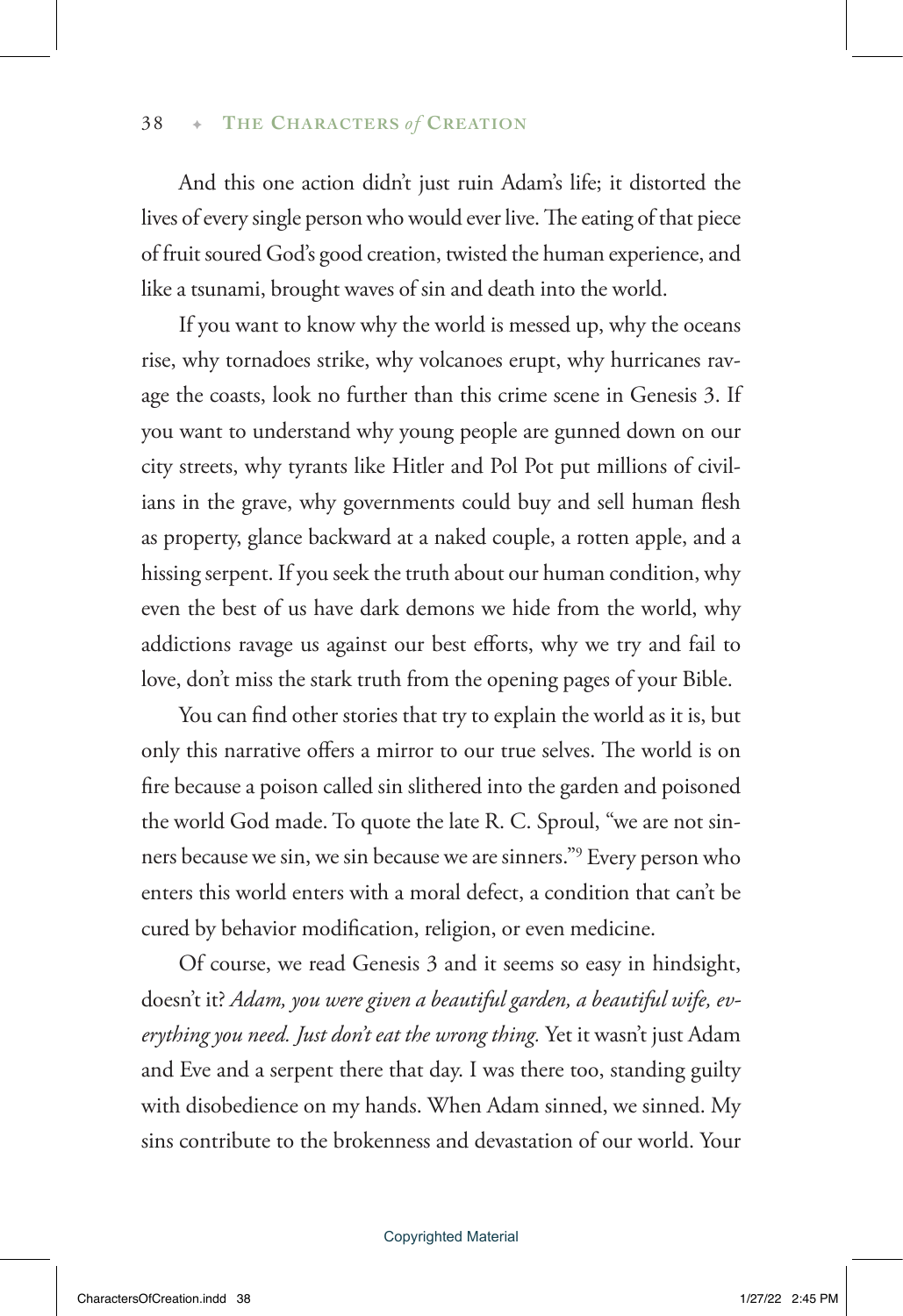sins contribute to the brokenness and devastation of our world. We are what's wrong in the world.

And yet Genesis 3 isn't the end of the story the Bible tells. Even in God's pronouncement of the curse, he hints at hope, offers echoes of resurrection. A violent clash between Adam's offspring and the serpent would unfold in history in this sin-addled world, but a new Adam would arise to clean up our mess:

*For if by the one man's trespass the many died, how much more have the grace of God and the gift which comes through the grace of the one man Jesus Christ overflowed to the many . . . For just as through one man's disobedience the many were made sinners, so also through the one man's obedience the many will be made righteous. (Rom. 5:15–19)*

*For since death came through a man, the resurrection of the dead also comes through a man. For just as in Adam all die, so also in Christ all will be made alive. (1 Cor. 15:21–22)*

There would be another garden. And this time a second Adam would not stand idly by but would accept God's cup of divine wrath. The first Adam didn't have the last word. The innocent one would climb a tree of death to rescue those separated from the tree of life. He would reverse the curse of sin and offer a new kind of fruit, not forbidden, but one born of the grace God now offers to Adam, Eve and their ancestors. New Testament scholar Tom Schreiner writes:

Adam's influence in the world was exclusively negative in that he brought death and devastation into the cosmos. Jesus Christ, by bringing life and by triumphing over sin, counteracted and reversed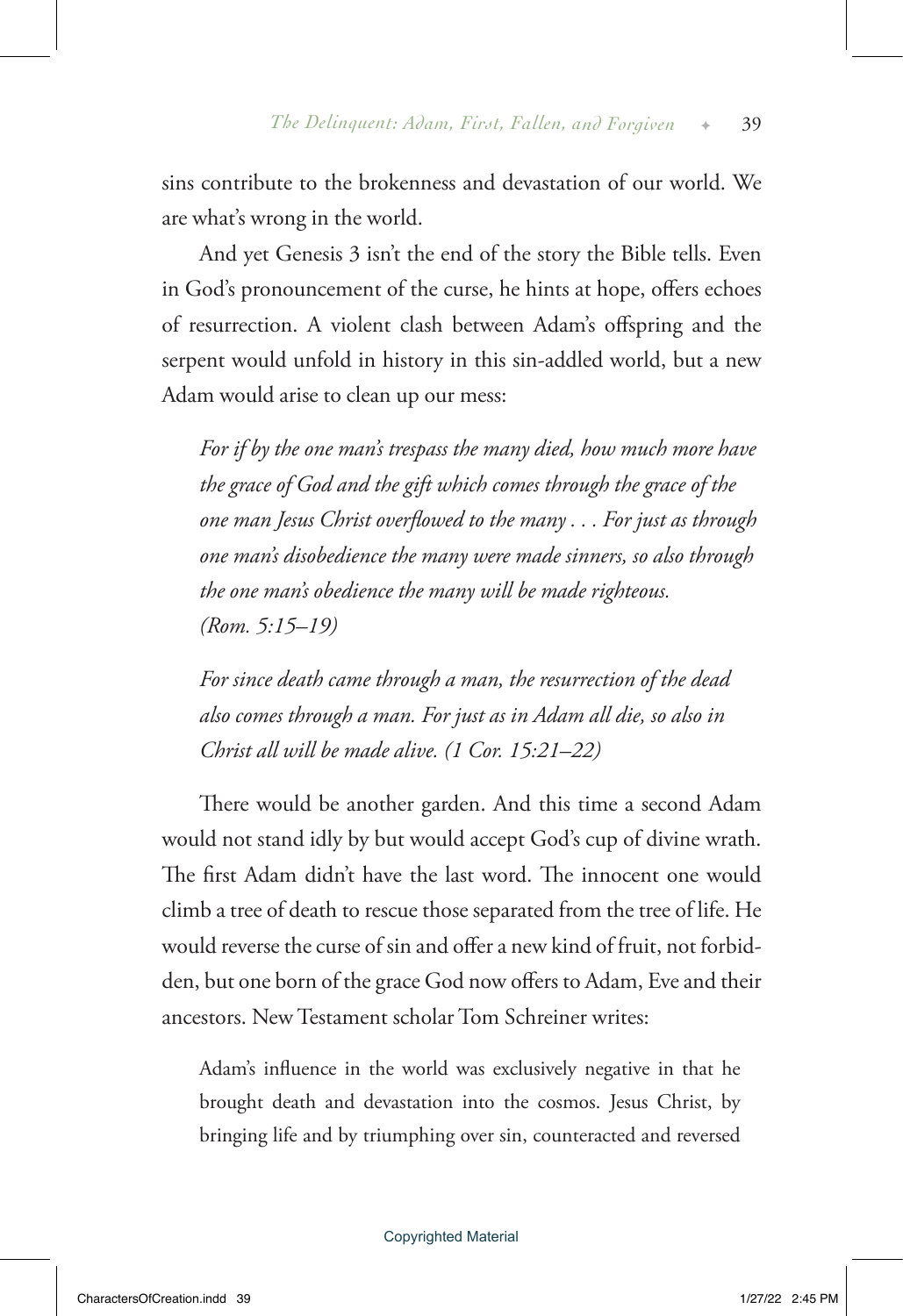## 40 ✦ **The Charact ers** *of* **Creation**

the downward pull of Adam's sin . . . sin reigns in the domain of death through Adam, but now grace also reigns, and the result is eternal life through the saving righteousness of Jesus Christ . . . Grace is so powerful that it cleans up the mess produced by Adam and produces the wholeness God intended in creating human beings in the first place.<sup>10</sup>

It's hard to see this through the dirty porthole through which we view the world. Standing in Eden's aftermath, we can only lament what our first family did to usher in sin and death. We can only see sorrow and guilt from our own unrighteous actions before God. And yet there is good news that on the horizon, a Savior awaits. **The first Adam didn't have the last word.**

Grace cleans up Adam's mess. Grace cleans up our mess.

## ◆ **Naked and Afraid** ◆

Imagine Adam. Imagine the surreal whiplash he experienced in those moments after the fall. He and Eve went from being naked and unafraid to totally exposed before the God of the universe, to a level of knowledge and experience that only ever brought pain. In a moment he saw it all come to an end. Imagine the weight of guilt in his heart at what he had wrought.

Imagine the regret he would feel as he watched his sons and daughters inflicted by the consequences of his own actions. How he would long, in the hundreds of years he would live beyond this day, for those good old days. How he would replay in his mind the conversations with the serpent. How he would beat himself up for his sins.

But there was no escape, no hiding, no retreat from where he was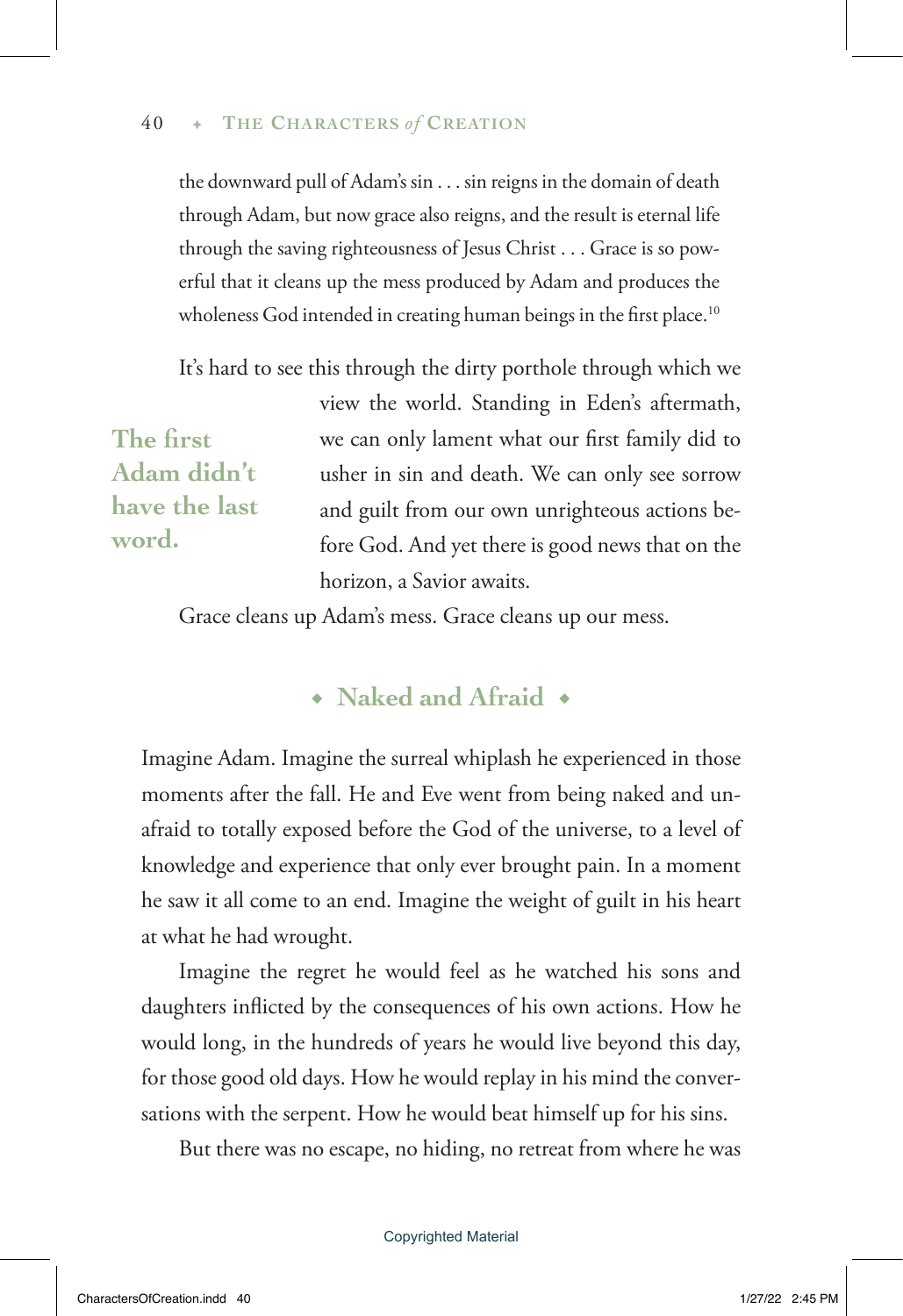now. None of us can imagine what it was like, what it must have been like, to be Adam. We can't know what it would be like to wake up in Eden and to be kicked out by God's fiery angels.

And yet we do know what it's like to carry around guilt. Like Adam, we look back longingly what we've lost: the bad decisions, the failed relationships, the sins we've indulged. We see the widening chasm between what we should be and who we really are. We lie awake at night and replay our lives and lament the fallout of our sins on our kids, our neighbors, our friends. We ache and long for that home, for those good old days, for a relationship with our Creator.

You wonder how Adam bore this weight. He lived over 900 years, centuries of his sin compounding in misery, to generation upon generation. He'd suffer the tragedy of seeing one son rise up in hatred and murder another son. Imagine at that funeral, Adam in anguish, wishing he could go back to that fateful day in Eden when he'd passively acquiesced to rebellion. God had said that death would come, but could he have imagined he'd be staring at the lifeless body of his own son?

And yet Adam could cling to the faint glimmer of hope that one would come who could bear the weight of Adam's guilt and your guilt. God would visit, in a Son born of a daughter of Eve. He who, unlike Adam, knew no sin, would become sin for Adam (2 Cor. 5:21), for me and for all who call Him Lord. The Lord would lay on this second Adam the sin of us all (Isa. 53:6).

Adam, standing in the ashes of a world to which he had set fire, huddles, hidden in incomplete makeshift clothes. And yet he hears good news, the Father's haunting, searching words, "Where are you?" These words, says Derek Kidner, have "all the marks of grace."<sup>11</sup> Adam was caught red-handed by God. The God who sees all things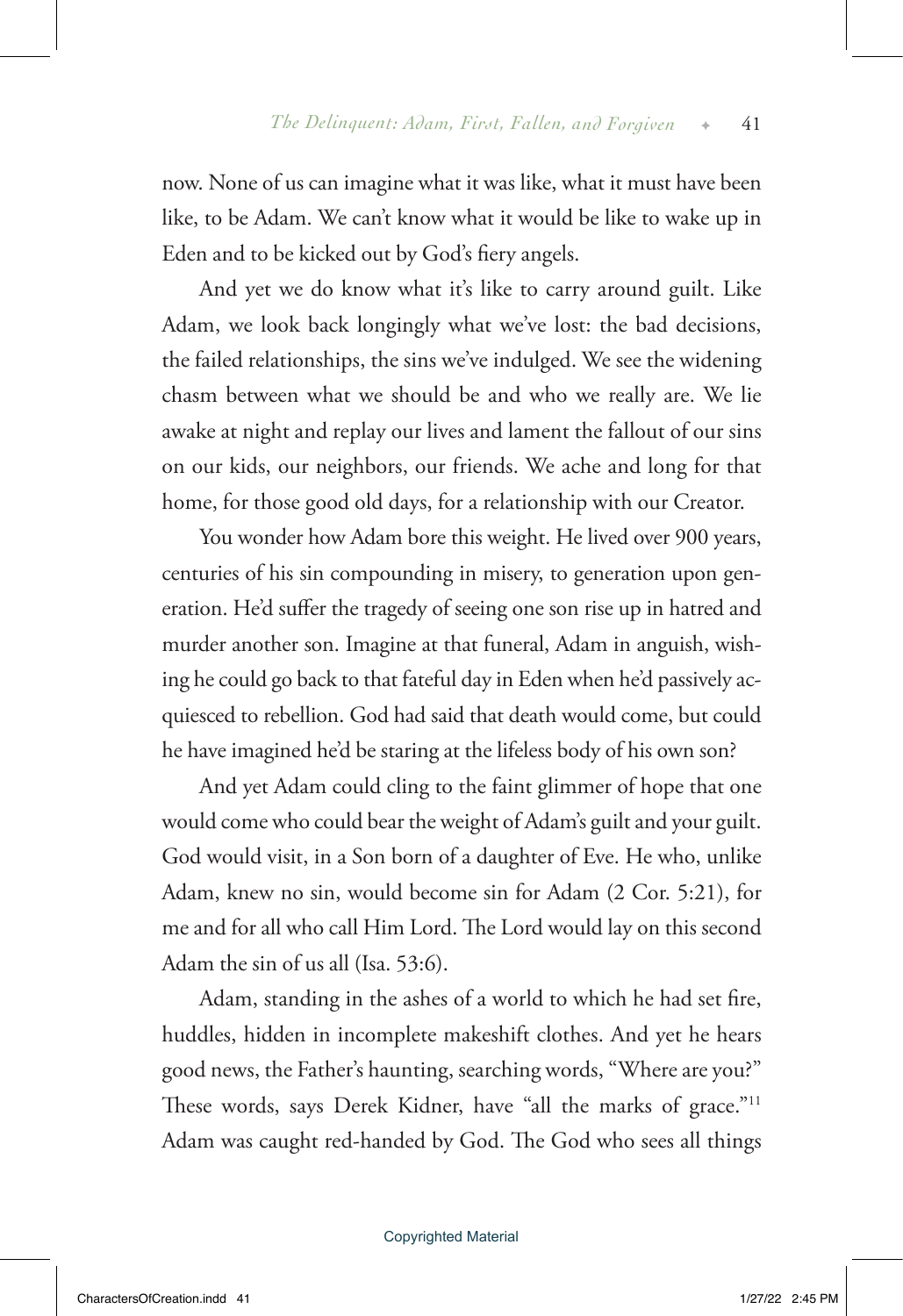saw Adam's teeth sink into that fruit. "No creature is hidden from his sight, but all things are naked and exposed to the eyes of him to whom we must give account," the writer of Hebrews reminds us, as if we didn't already know, subconsciously, that we are not alone from God.

Naked and exposed was Adam. Imagine the most embarrassing, humiliating, shaming moment of your life and here was Adam's dilemma. Those hidden sins, those dark spots you buried in your heart that nobody knows. Well, God sees. God sees you. He knows the real Adam, the real you.

And yet, a comfort. "Where are you?" was not a bewildered God, looking for a lost child. "Where are you?" is a grieving Father pursuing a wayward son. "Where are you?" is the aging patriarch in Jesus' story of the prodigal, lifting up his garments and sprinting toward his beloved. "Where are you?" is the Good Shepherd, leaving the ninetynine sheep and going after the lost lamb.

"Where are you?" is the entire Christian story, God seeking and saving those who have deliberately disobeyed him. It's a radical, otherworldly, almost ridiculous love. This is why God sent His only begotten to bleed on a cruel Roman cross.

Today, God is still whispering, "Where are you?" I've heard the distant whisper of God as I made my way up the hot and dusty aisle at youth camp, while another verse of "Just As I Am" played. Others have heard Jesus say, "Where are you?" at the end of bottle of whiskey, their last measure of self-will erased by impossibility. Still others have listened to the distant call of "Where are you?" while searching history in vain for ways to explain away the miraculous.

We've heard "Where are you?" as we've sat in the reality of our own sin. We've heard "Where are you?" as we've gazed up at the nail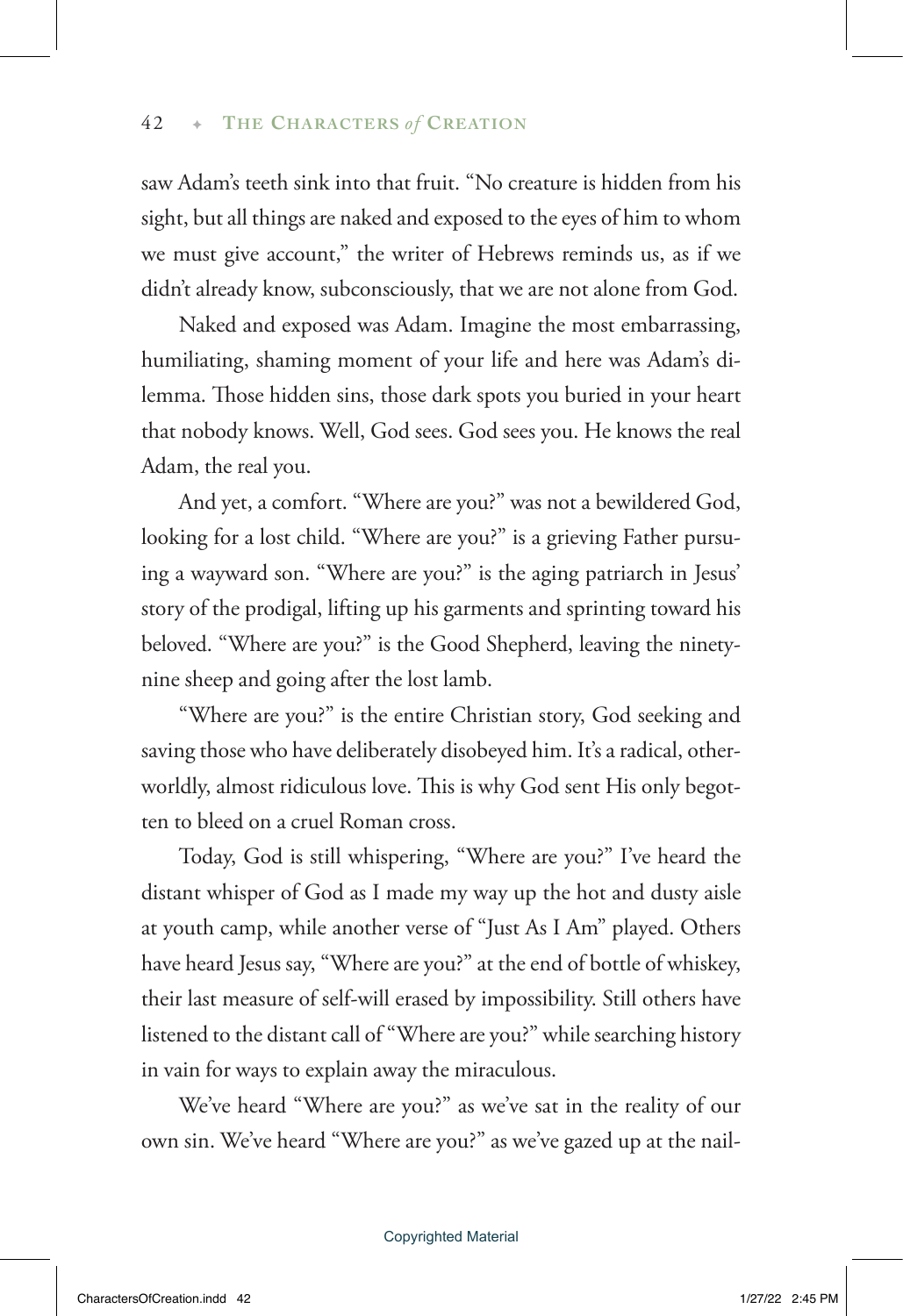pierced hands of the One who never bit the fruit, who never yielded to the temptations of the serpent, who instead poured out His life for me.

**"Where are you?" is the entire Christian story.**

"We see ourselves in the Garden, hearing the Lord call 'Where are you?' We know what it is to hide through shame. We are skilled at shifting blame on to others. We feel the cost of being expelled from Eden. . . . We are part of the story. We are there in the Garden and the Word is addressed to us,"12 writes David Atkinson.

Maybe you are, while reading this book, standing like Adam in the wake of your own mess. Maybe you are naked and exposed, crushed under the weight of your sins. I hope in these pages you can hear the distant call, the cry from Eden to Nazareth to Calvary, of the One who is calling you, beckoning you to look up, to come home. Genesis 3 doesn't have to be the end of your story. God seeks you in your despair, having sent Jesus to take on the weight of sin while we were "still sinners" (Rom. 5:8).

This is the real story of Genesis. The story begins with Adam's first breath, breathed into his nostrils by the Creator, winds its way through the story of Israel, as the same Spirit that breathed on the waters in creation is promised by the prophets (Ezek. 37; Joel 2) to come and breath new life into a new people. On a cruel Roman cross, the second Adam would breathe His last breath (Mark 15:37) so that we could be saved, and yet would shake off death, rising again to breathe new life into those who believe (John 20:22).

I want you to find joy in this reality as you leave this chapter. I want you to look around at a world so broken by sin and recognize that this world is not as it should be, but that Jesus Christ is renewing